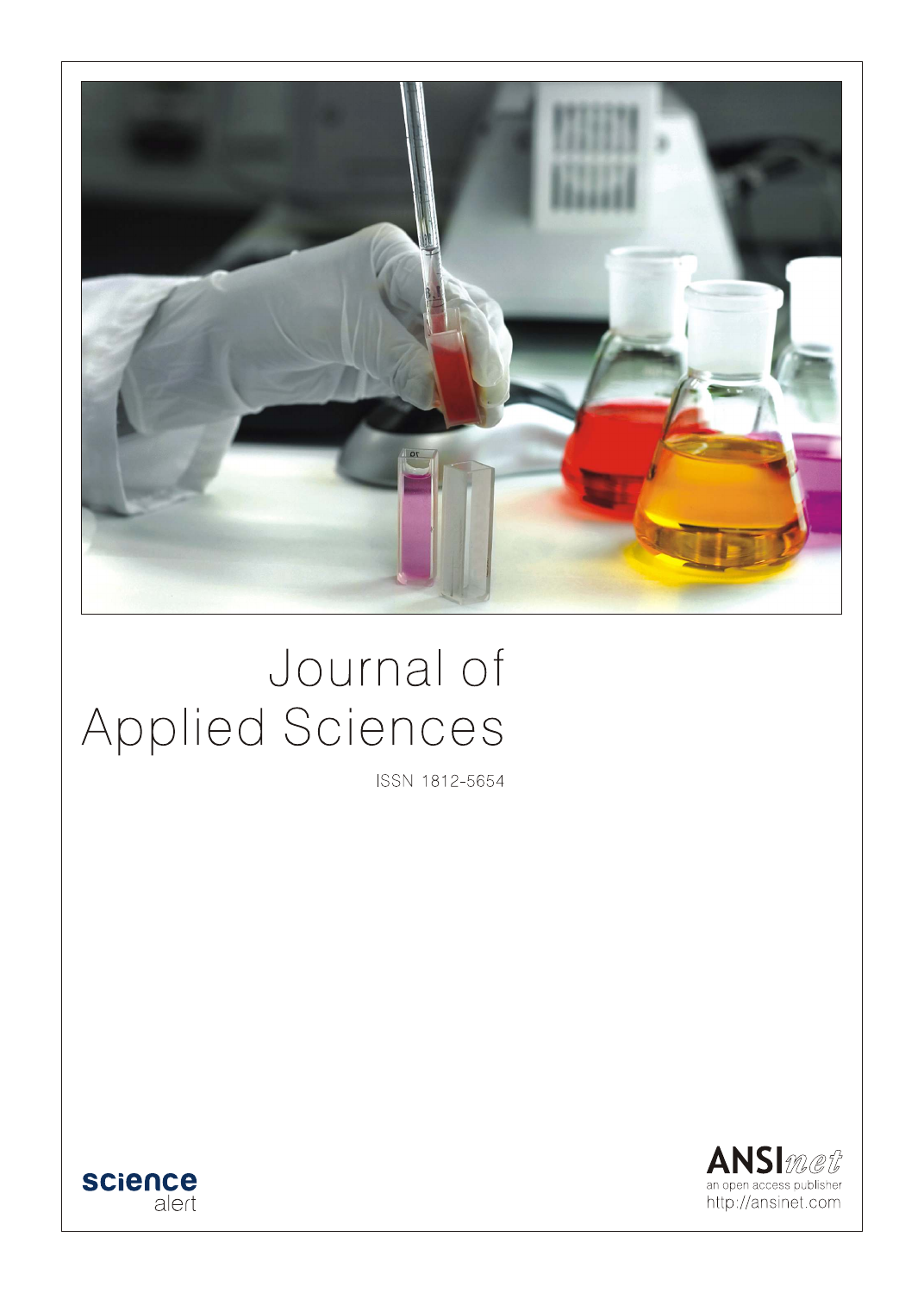Journal of Applied Sciences 12 (8): 716-726, 2012 ISSN 1812-5654 / DOI: 10.3923/jas.2012.716.726 © 2012 Asian Network for Scientific Information

# **Electrical Resistivity Imaging (ERI) of Slope Deposits and Structures in Some Parts of Eastern Dahomey Basin**

<sup>1</sup>P.R. Ikhane, <sup>1,2</sup>K.O. Omosanya, <sup>3</sup>A.A. Akinmosin and <sup>1</sup>A.B. Odugbesan <sup>1</sup>Department of Earth Sciences, Olabisi Onabanjo University, Ago-Iwoye, Nigeria <sup>2</sup>Department of Earth and Planetary Science, School of Occan, Cardiff University, United Kingdom <sup>3</sup>Department of Geosciences, University of Lagos, Akoka, Lagos, Nigeria

Abstract: Outcrop analog are important tools for better understanding of large scale seismic features such as slope deposits and structures. Sedimentary exposures at Ijebu Omu, Itele and Ijebu Ife, all within the eastern part of Dahomey basin, Southwest Nigeria were imaged using Electrical geophysical method with the aim of reconstructing the geological history of the area and providing a basis for understanding larger scale structures. The Electrical Resistivity Imaging was done using a Wenner array configuration with a -spacing of multiples of 5 m; the result was iterated using RES2DINV. Both smooth and robust inversion of the apparent resistivity data was carried out. From the geologic models, dimension of structures were determined and three dimensional evolutionary diagrams were drawn. Six (6) geo-electric facies were identified from the three locations; they include clay, resistive clay, sand, sandstone, compacted sandstone and conglomerate with average resistivity value of ~16.27  $\Omega$ m, ~58  $\Omega$ m, ~392  $\Omega$ m, ~1264  $\Omega$ m, ~2196  $\Omega$ m and ~4633  $\Omega$ m, respectively. The meandered sandy bodied channels identified at Ijebu Omu have aspect ratios of  $\sim$ 4.00,  $\sim$ 1.37,  $\sim$ 2.59 and  $\sim$ 3.13, respectively, those at Itele ~5.9 and ~7.30 and the one at Ijebu-Ife ~3.19; meanwhile ~5 m, ~8 m and ~8.5 m thick clastic dykes were seen at Itele. Due to their high aspect ratios, the sinuosity of the channels in the study area is very high, thus the conclusion that they are meandering. The clastic dykes at Itele were formed as a result of overburden pressure and undercompaction typical of soft sediment deformation or syn-sedimentary deformation.

Key words: Slope, channel, sinuosity, meandering, clastic, dyke, soft sediment deformation

# **INTRODUCTION**

Suitable outcrop analogues can be closely studied in order to visualize sand-body geometry and reservoir architecture and for numerical inputs into reservoir models (Higgs, 2004). The rationales for this study is to image slope deposits and structures, and provide a platform for understanding the origin of larger scale seismic structures.

Slope deposits are sedimentary product of gravitational movement of sediments along slopes or channels; they include mass transport deposits such as slides, slumps and debris flow and turbidites (Mruk and Bebout, 2007). These deposits are important seal and reservoir rocks in the deepwater environments and understanding their mechanisms, distribution and scales of occurrence is important for subsurface investigations and reservoir evaluation.

Unlike igneous intrusions, clastic dykes are found in sedimentary basin deposits worldwide. Formal geologic reports of clastic dyke began to emerge in the early 19th century. This kind of soft-sediment deformation structures have been described to occur from a variety of environments such as lacustrine, fluvial, aeolian, reef and continental slope (Ribeiro and Terrinha, 2007). The lithologies involved in most of the published case studies are mudstones and sandstones, calciclastic limestones, dolomites and evaporitic sediments (Molina et al., 1997; Matsuda, 2000; Jones and Omoto, 2000; Alfaro et al., 2002; Rossetti and Santos, 2003; McLaughlin and Brett, 2004; Bachmann and Aref, 2005; Ribeiro and Terrinha, 2007), causal mechanisms that triggered slope instability include, seismic activity (earthquakes), gas hydrate dissociation, gravitational instabilities, overloading as a result of rapid sedimentation sometimes resulting in unequal sediment loading.

This work is aimed at imaging slope processes and deposits (clastic dyke and channels) in parts of the Cretaceous Abeokuta group, Eastern Dahomey basin with a view to reconstructing the geological history of the study area and providing analog to enhance subsurface investigations in the study area. The paper starts by describing the geographic and geological setting of the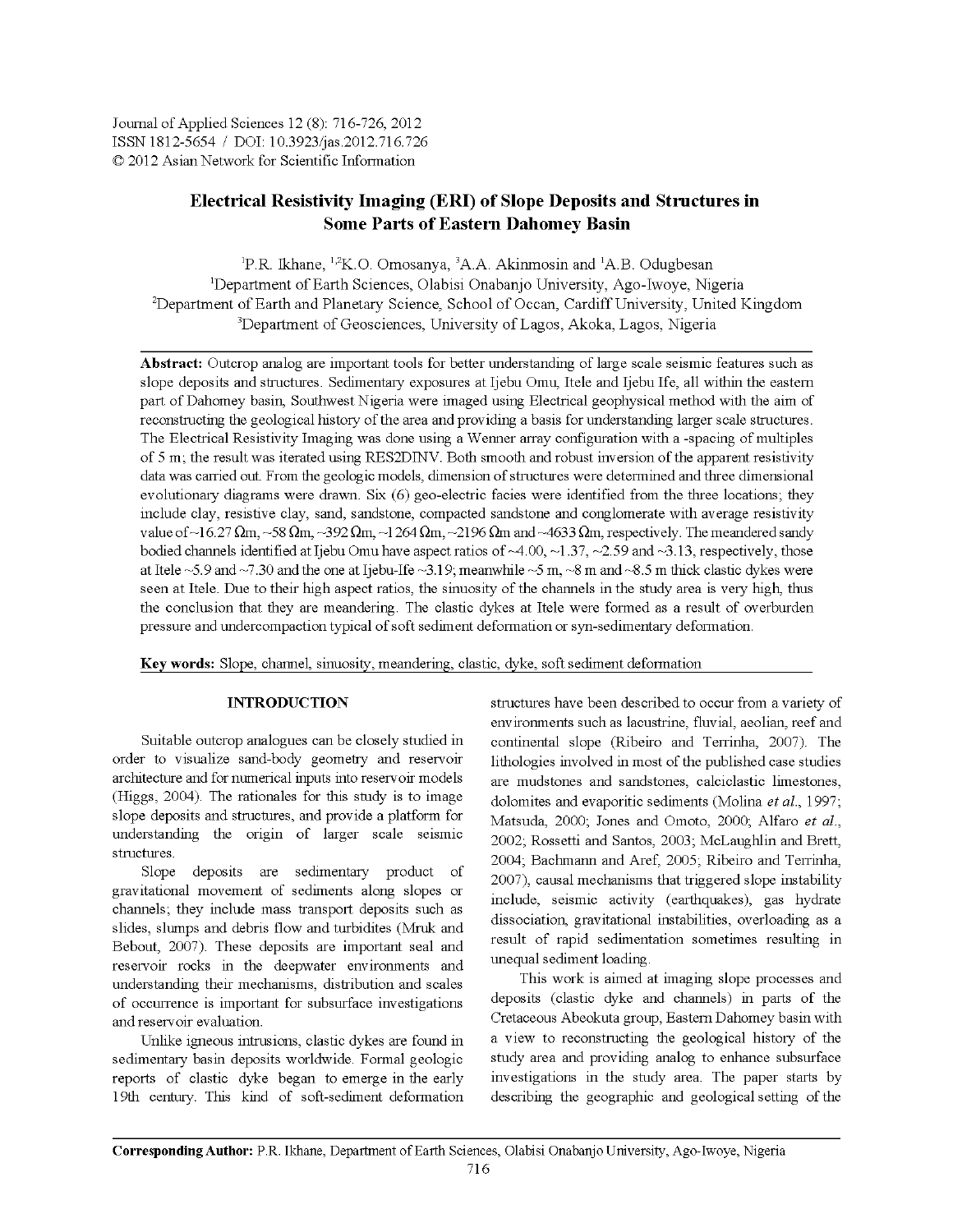study area, the Stratigraphy of the Eastern Dahomey basin, methods used and models for the interpretation. It is concluded by making comparison with previous research work done elsewhere.

#### **MATERIALS AND METHODS**

Local setting: The study area is located within the eastern part of Dahomey basin, Southwest of Nigeria between Latitude  $06^{\circ}44'$  -  $06^{\circ}47'$  and Longitude  $003^{\circ}58'$  -  $003^{\circ}60'$ , an area that transcends important locality such as Epe, Ijebu Ife, Itele and Omu (Fig. 1). The outcrops are exposed as road cuts in an area of undulating lowlands belonging to the coastal sedimentary rocks of western Nigeria. There are scattered hills that are interfluves between the different river valleys. The drainage system observed in the study area is sub-dendrite like as they are characterised by irregular branching of tributary streams in many directions at almost any angle; temperatures ranges from 22-32°C, (Onakomaiya et al., 1992). The average annual rainfall varies from 150-160 cm. The wet season begins in late March/early April and ends in mid October. Previous work in the area include Jones and Hockey (1964), Omatsola and Adegoke (1981), Burke et al. (1971), Elueze and Nton (2004), Adegoke (1977), Adegoke et al. (1980), Enu (1985) and Olabode (2006). The exposures of the study area belong to the Abeokuta group of the eastern Dahomey basin, because of the lithological makeup and field observation the rock are thought to be part of the Ise Formation.

#### REGIONAL GEOLOGIC SETTING

The Dahomey basin is an inland, offshore, coastal sedimentary basin in the Gulf of Guinea; it extends from southeastern Ghana through Togo and Benin Republic to the Okitipupa ridge/Benin Hinge line in Nigeria. The axis of the basin and the thickest sediments occur slightly west of the border between Nigeria and the Republic of Benin (Billman, 1976). The Dahomey Basin is bounded on the west by faults and other tectonic structures associated with the landward extension of the Romanche Fracture zone. Its eastern limit is also marked by the Benin Hinge line, a major fault structure marking the western limit of the Niger Delta Basin. The tertiary sediments of the Dahomey Basin thin out and are partially cut off from the sediments of the Niger Delta Basin against the ridge of basement rocks.

The basin evolved during the rifting stage in the Lower Jurassic-Early Cretaceous of the Godwanaland as a result of basement fracturing (Storey, 1995; Mpanda, 1997); several margins developed at this time both on continental African and South American (Asmus and Ponte, 1973; Ojeda, 1982; Omatsola and Adegoke, 1981) and the most significant implication of this event was the development of the Southern Atlantic ocean and passive margins.

Stratigraphy of the eastern Dahomey basin: Jones and Hockey (1964), Omatsola and Adegoke (1981), Coker et al. (1983), Billman (1992), Nton (2001),



Fig. 1: Index map of the study area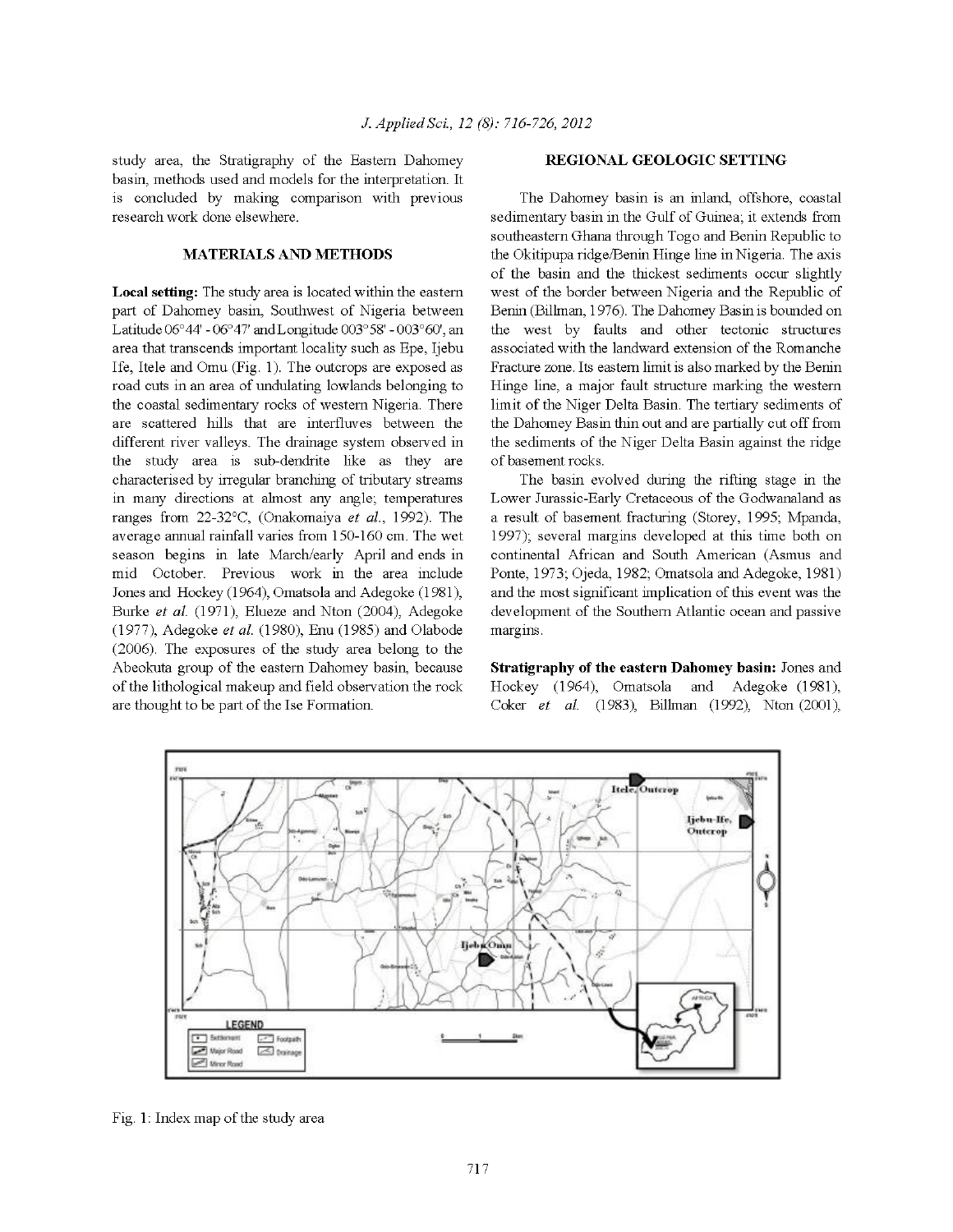| I able 1. The bualist applie tants of Lastein Danomey Dasni |                                                |                                        |                                                |                                                     |                                                |                                                          |
|-------------------------------------------------------------|------------------------------------------------|----------------------------------------|------------------------------------------------|-----------------------------------------------------|------------------------------------------------|----------------------------------------------------------|
| Jones and Hockey (1964)                                     |                                                | Omatsola and Adegoke (1981)            |                                                |                                                     | Agagu (1985)                                   |                                                          |
|                                                             | Age                                            | Formation                              | Age                                            | Formation                                           | Age                                            | Formation                                                |
| Quatemary                                                   | Recent                                         | Alluvium                               |                                                |                                                     | Recent                                         | Alluvium                                                 |
| Tertiary                                                    | Pleistocene-<br>Oligocene Eocene<br>Palaeocene | Coastal Plain<br>Sand Ilaro<br>Ewekoro | Pleistocene-<br>Oligocene Eocene<br>Palaeocene | Coastal Plain<br>Sand Ilaro<br>Oshosun Akinbo<br>Fm | Pleistocene-<br>Oligocene Eocene<br>Palaeocene | Coastal Plain<br>Sand Ilaro<br>Oshosun Akinbo<br>Ewekoro |
| Cretaceous                                                  | Late Senonian                                  | Abeokuta                               | Maastrichtian-<br>Neocomian                    | Araromi Afowo<br>Ise                                | Maastrichtian-<br>Neocomian                    | Araromi Afowo<br>Ise                                     |
| Precambrian Crystalline Basement Rocks                      |                                                |                                        |                                                |                                                     |                                                |                                                          |

J. Applied Sci., 12 (8): 716-726, 2012

Table 1: The Stratigraphic units of Eastern Dahomey Basin

Elueze and Nton (2004), Nton and Elueze (2005), Nton et al. (2006) and Reyment (1965) amongst other workers studied the stratigraphy of Dahomey basin using surface and subsurface data (Table 1). Controversies associated with Stratigraphic column borders around misuse of stratigraphic names for the same Formation in different localities in the basin (Billman, 1992; Coker et al., 1983), no thanks to the sparse borehole coverage and outcrops for good stratigraphic studies and correlation.

Abeokuta group: This unit overlies the basement complex unconformably along the entire basin. Rocks found in this group include conglomerates, sandstone, sandy siltstone, clay, shale and thin limestone beds (Jones and Hockey, 1964). Omatsola and Adegoke (1981) referred to the Abeokuta group as the thickest sedimentary units in the entire basin. This group is subdivided into:-

Ise formation: It consists essentially of conglomerates and grits at its base and in turn is overlain by coarsed to medium grained sands with interbedded kaolinite. The conglomerates are unimbricated and at some locations, ironstones occur (Nton, 2001). Neocomian to Albian age has been assigned to this Formation. The maximum thickness of the member is  $\sim$ 1865 m and more than 600 m of it was penetrated by Ise-2 boreholes.

Afowo formation: Coarse to medium-grained sandstones with variable interbeds of shale, siltstones and clay (Omatsola and Adegoke, 1981; Agagu, 1985) overlying the Ise Fm. The sediments of this formation were deposited in transitional to marginal marine environment during the Turonian-Maastrichian time. The shales are rich in organic matter and the sands are tar bearing; based on palynomorph content, the Afowo Fm is Neocomian in age.

**Araromi formation:** This formation is composed of fine to medium grained sands at the base, overlain by shale and siltstones with thin interbedded limestone and marls. Thin lignitic bands are also common. The Shales are light grey to black, mostly marines and with very high organic content. The formation is equivalent to the upper part of the Awgu formation and the Nkporo shale of the Anambra basin (Billman, 1976). The age ranges from Maastrichtian to Paleocene. The formation is rich in fossils, bearing abundant planktonic foraminifera, ostracods, pollen and spores. The flora of the tar sand bearing sections near Agbadu was described in details by Jan du Chene et al.  $(1978)$ .

The Abeokuta group is overlain by the Imo group which include the Ewekoro Formation and Akinbo Formation (Agagu, 1985), the Oshoshun Formation (Agagu, 1985; Kogbe, 1976; Ajayi et al., 2006), the Coastal Plain/Benin Sands (Jones and Hockey, 1964) and the Recent Alluvium (Jones and Hockey, 1964).

# **METHODS**

The electrical resistivity technique was used in this investigation, it is a geophysical methods that has found great application in the exploration and evaluation of groundwater potential and properties (Sirhan et al., 2011; Ekinci et al., 2008; Ehirim and Ofor, 2011; Batayneh et al., 2004; Majumdar and Das, 2011; Nwankwo, 2011), geology and structures (Leucci, 2006; Skjernaa and Jorgensen, 1993; Al-Hagrey, 1994; Boadu et al., 2005), soil properties investigation (Molindo and Alile, 2007), Hydrocarbon exploration (Ikhane et al., 2011) just to mention a few. Electrical Resistivity Imaging (ERI) or Tomography (ERT) are advances to conventional Vertical Electrical Sounding (VES) and Constant Separation Traversing (CST).

In this research Electrical resistivity imaging (ERI) was employed to delineate the lateral and vertical variation in the subsurface resistivity properties along the survey line. The Wenner array was used with an electrodes spacing of "1a"; where  $a = 5$  m. For the first measurements, electrodes number 1, 2, 3 and 4 were used.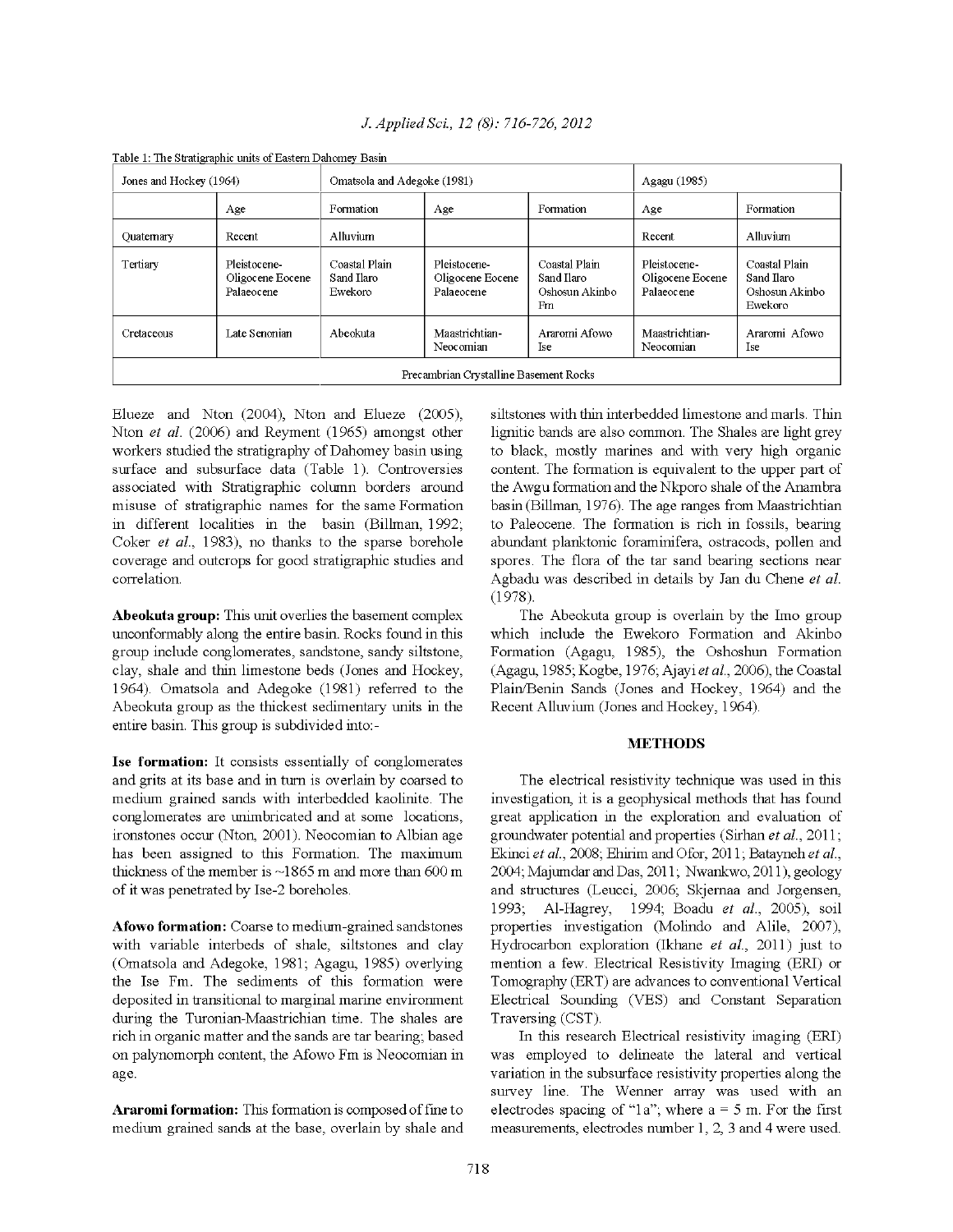Electrode 1 was used as the first current electrode  $(C_1)$ , electrode 2 as the first potential electrode  $(P_1)$ , electrode 3 as the second potential electrode  $(P_2)$  and electrode 4 as the second current electrode  $(C_2)$ . For the second measurement, electrodes 2, 3, 4 and 5 were used. This process was repeated down to the last measurement with spacing being "2a". The process was repeated for measurements with "3a", "4a", "5a", "6a", "7a" and "8a" spacing. A current of 5 mA was introduced into the ground with the resistivity meter positioned to average the resultant resistivity value over a cycle of 4.

To obtain the best result, the measurements in this survey were carried out in a systematic manner so that, the possible measurements were made as far as possible (Dahlin and Loke, 1998). This will affect the quality of interpretation model obtained from the inversion of the apparent resistivity measurements. The resistance obtained from the field was multiplied with the Geometric factor, G for Wenner array (G =  $2\Pi$ a) to obtain the Apparent Resistivity which was later imported onto the RES2DINV.Ver3.55 software. The RES2DINV determines a two dimensional (2-D) resistivity model for the subsurface for data obtained from electrical imaging surveys (Griffiths and Barker, 1993), it plots the field data and iterates based on command.

The derived pseudosection were inverted, a process that allows the apparent resistivity to be plotted against the true depth rather than electrode spacing. The inversion routine used by the program RES2DINV is based on the smoothness constrained least-squares method inversion algorithm (DeGroot-Hedlin and Constable, 1990; Sasaki, 1992; Loke and Barker, 1996). Both the smooth and robust inversions were used for the interpretation of the result. Smooth inversion also referred to as least squares inversion applies a smoothness constraint on the model perturbation vector only and not directly on the model resistivity values. In most cases, it will produce a model with a reasonably smooth variation in the resistivity values. In some cases, particularly for very noisy data sets, better results might be obtained by applying a smoothness constraint on the model resistivity values as well.

The Robust inversion on the other hand allows the robust or blocky inversion method. It is used when sharp boundaries are expected to be present. The results obtained from the pseudosection was further interpreted by describing the resistivity of each layer as compared with the standard resistivity of rock types (Milsom, 2003), geological structures were drawn out and described according to their measured thickness, length and width. This description provided the lead for a reconstruction of the geological and depositional history of the area, 3D diagrams were drawn to elucidate the geometry of the structural features.

#### **RESULTS**

At Ijebu Omu, (Fig. 2a and b, Table 2), six (6) geo-electric layers were delineated which is comprised of clay, resistive clay, sandy clay, sandstone and compacted sandstone with resistivity values ranging from  $-5.74$ -26.8, ~26.8-58.0, ~58.0-198, ~198-585 and~ $\geq$ 1264  $\Omega$ m, respectively. The thickness of the 2nd to 4th layer is  $\sim$ 3.9, 3.5-5.8,  $\sim$ 2.65-8.65 and  $\sim$ 2.5-2.9 m. The sand layer formed a channel with thickness of  $\sim$ 25 m, height of  $\sim$ 9.52 m; the sandy bodies are thought to be deposited by meandering channels (Fig. 3a).

At Itele, three (3) geo-electric layers were identified comprising mainly of sandstone (layer A and B) with resistivity range of ~1898-2046  $\Omega$ m, compacted sandstone (layer C),  $\sim$ 2046-2317  $\Omega$ m with thickness of  $\sim$ 2.88-6.02 m and conglomerate (layer D and E),  $\sim \geq 2317$  Qm having a thickness of  $\sim$ 3.75-1.25 m (Fig.2a, b); these names were given based on the field observations. Structures identified include a clastic dyke with an average thickness of 8 m, the intrusion is composed of sandstone. Also two meandered channel sandstones were mapped from the pseudosection, their geometry include thicknesses of  $\sim$ 23 and  $\sim$ 27 m, heights of  $\sim$ 3.9 and  $\sim$ 3.7 m and aspect ratios of  $\sim$ 5.9 and  $\sim$ 7.30 m, respectively (Table 3).

The stratigraphy of Ijebu Ife include layers A and B with resistivity value of ~653-1479  $\Omega$ m, layers C, ~2226  $\Omega$ m and layers D, E and F with resistivity of  $~5044$ -7593  $\Omega$ m (Fig. 2a, b). These rocks are described as Sandstone, Compacted Sandstone and conglomerate respectively. The channelized sand body (layer C) has thickness of  $\sim$ 39.5 m, height of  $\sim$ 12.4 m and aspect ratio of  $\sim$ 3.19 m; layer B occur as a sandstone lense sandwiched between layer A and C. The presence of ophiomorpha (Fig. 3c) in the uppermost layer at Ijebu-Ife suggest that the layer was deposited in a near shore environment; fractures were also observed in this rock, they may not be unconnected with burrowing of the sediments by the ophiomorpha because the fractures were seen closest to the trails of this ichnofossils.

Overall, six (6) geo-electric facies were identified from the three locations, they include clay, resistive clay, sand, sandstone, compacted sandstone and conglomerate with average resistivity value of  $~16.7, -58, -392, -1264,$ ~2196 and ~4633  $\Omega$ m, respectively (Table 4).

The channels that cut across most of the outcrops studied are filled with debris flow deposits (B, C and D, all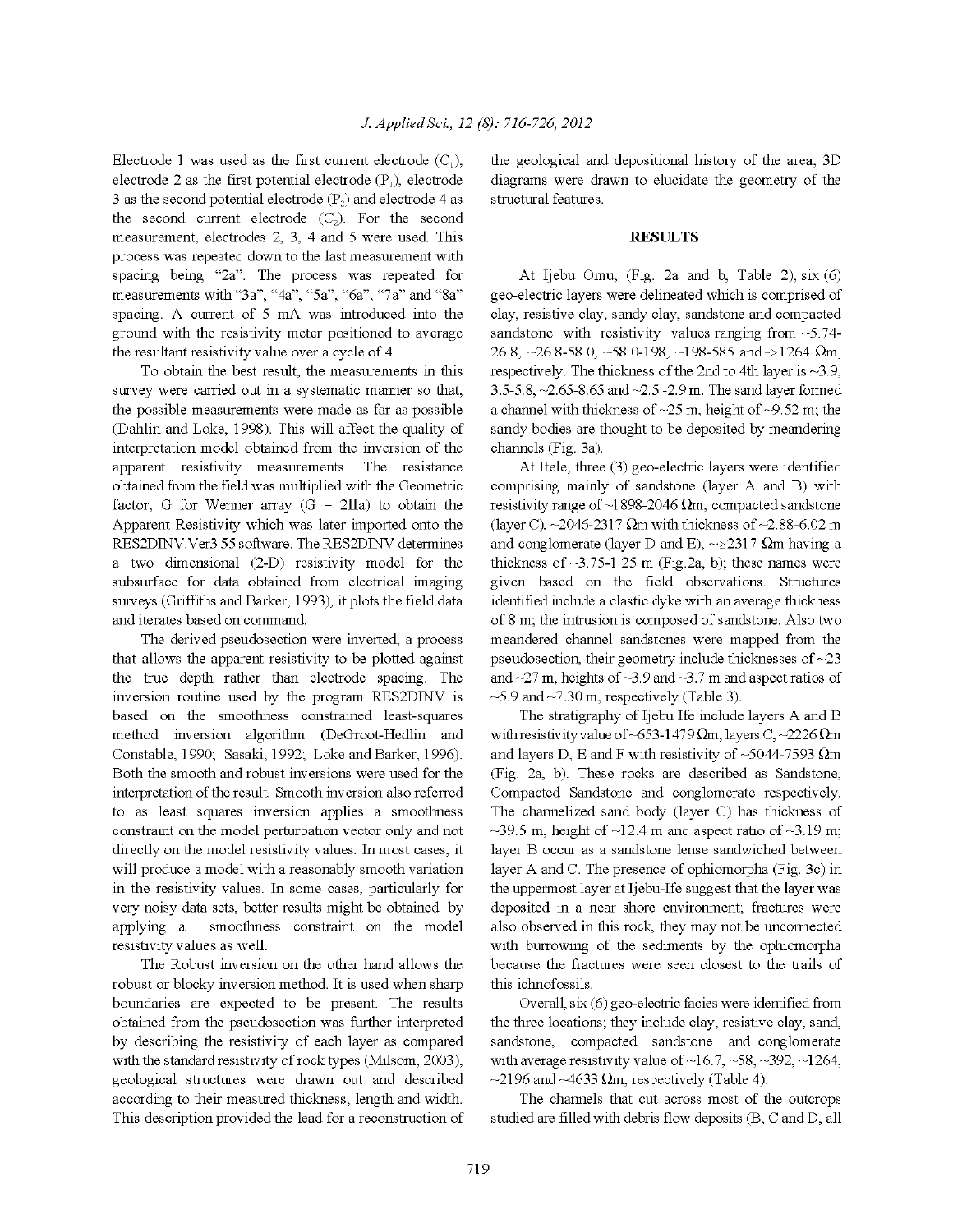|                   | Table 2: The resistivity and inferred lithology of the geo-electric layers in study area |                        |
|-------------------|------------------------------------------------------------------------------------------|------------------------|
| Ijebu Omu         | Resistivity range $(Qm)$                                                                 | Sediment name          |
| А                 | 5.74-26.8                                                                                | Clay                   |
| B                 | 26.8-58.0                                                                                | Resistive clav         |
| C                 | 58.0-198                                                                                 | Sandy clay             |
| D                 | 198-585                                                                                  | Sandstone              |
| E and F           | >1264                                                                                    | Compacted sandstone    |
| Itele             |                                                                                          |                        |
| А                 | 1898-1409                                                                                | Sandstone              |
| $\, {\bf B}$      | 1409-2046                                                                                | Sandstone              |
| C                 | 2046-2317                                                                                | Compacted sandstone    |
| D                 | 2317-2624                                                                                | Conglomerate sandstone |
| E and F           | < 2624                                                                                   | Conglomerate           |
| Ijebu-Ife         |                                                                                          |                        |
| А                 | 1479                                                                                     | Sandstone              |
| B                 | 653-1479                                                                                 | Sandstone              |
| $\mathbf C$       | 2226                                                                                     | Consolidated sandstone |
| $D$ , $E$ and $F$ | 5044-7593                                                                                | Conglomerate           |

J. Applied Sci., 12 (8): 716-726, 2012



Fig. 2a: Uninterpreted resistivity pseudosection of Ijebu-Omu, Itele and Ijebu-Ife

at Ijebu Omu). These deposits vary in size from pebbles, boulders to sandstone; on the field they are

characterized by highly disaggregated strata with no preservation of internal strata within a cohesive matrix.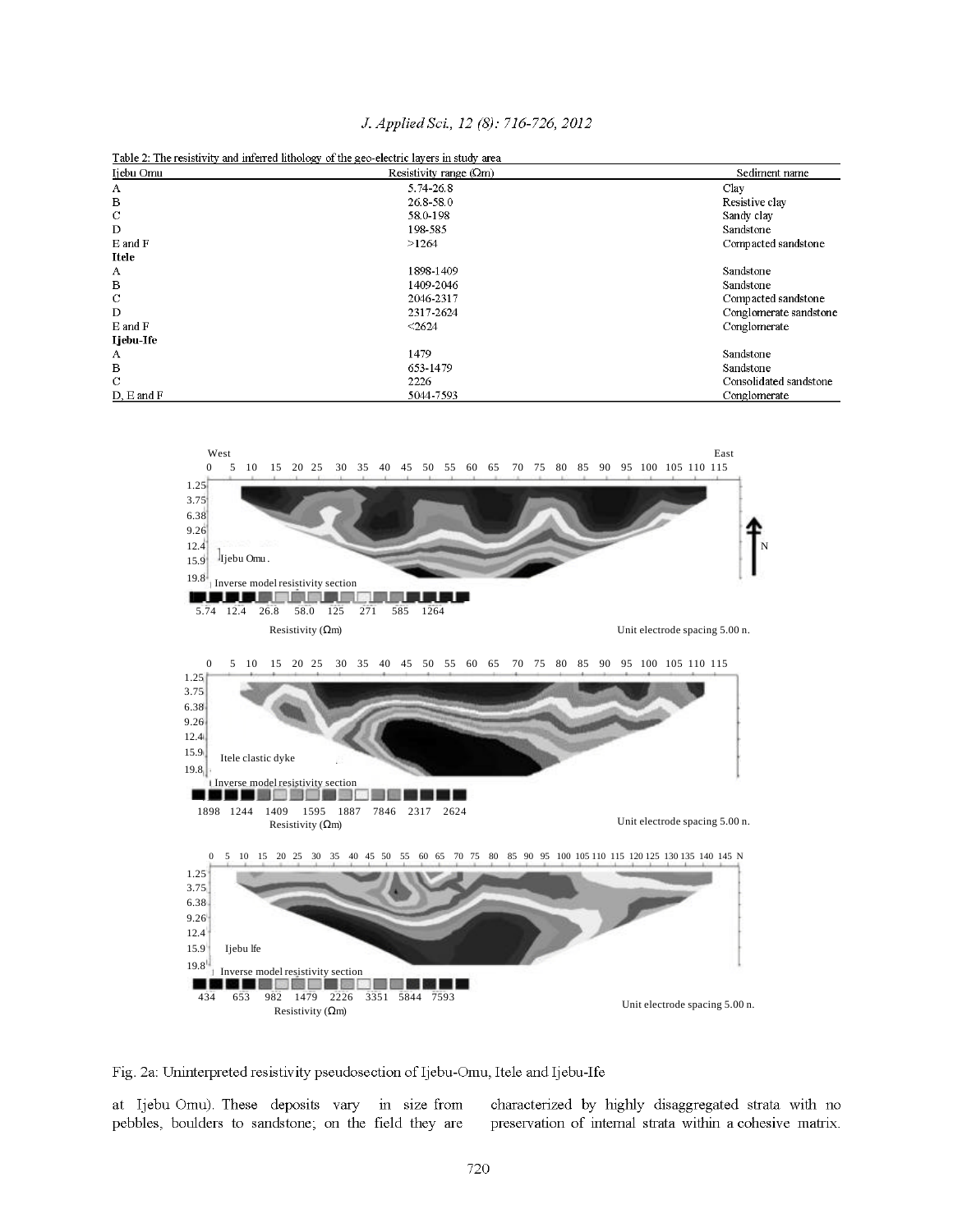| I.O.U.C          | L.B  | U.B  | Thickness | Height | Aspect ratios |
|------------------|------|------|-----------|--------|---------------|
|                  | 7.5  | 33   | 25.5      | 6.38   | 4.0           |
|                  | 33   | 50   | 17        | 12.4   | 1.37          |
| 3                | 50   | 78   | 28        | 10.8   | 2.59          |
| 4                | 78   | 103  | 25        | 8      | 3.13          |
| I.O.L.C          |      |      |           |        |               |
|                  | 77.5 | 55.5 | 25        | 9.52   | 2.63          |
| IT               |      |      |           |        |               |
|                  | 25   | 48   | 23        | 3.9    | 5.90          |
| $\overline{2}$   | 48   | 75   | 27        | 3.7    | 7.30          |
| IT.C.D           |      |      |           |        |               |
|                  | 15   | 23.5 | 8.5       |        |               |
| $\overline{2}$   | 79   | 84   |           |        |               |
| 3                | 100  | 108  | 8         |        |               |
| $_{\rm I. I. C}$ |      |      |           |        |               |
|                  | 33   | 72.5 | 39.5      | 12.4   | 3.19          |

J. Applied Sci., 12 (8): 716-726, 2012

Key: I.O.U.C: Ijebu Omu upper channel; I.O.L.C: Ijebu Omu lower channel, IT: Itele, IT.C.D: Itele clastic dykes, I.I.C: Ijebu Ife channel



Fig. 2b: Geological model of resistivity pseudosection of Ijebu-Omu, Itele and Ijebu-Ife



Fig. 3(a-d): Photographs of (a) Channel infills at Ijebu Omu, (b) Ijebu Ife, respectively, (c) Ophiomorpha and fractures seen in the uppermost layer at Ijebu-ife and (d) Lithostratigraphy of Ijebu-Ife

On the pseudosection and the field, the boulder sizes are thinning upward, a characteristic of slope channel sediments deposited by gravity (Fig. 2a, b).

The clastic dyke at Itele geometrically occur as vertical, inclined and irregular structures (Fig. 4a, b) that are infolded into the undeformed beds, occurring as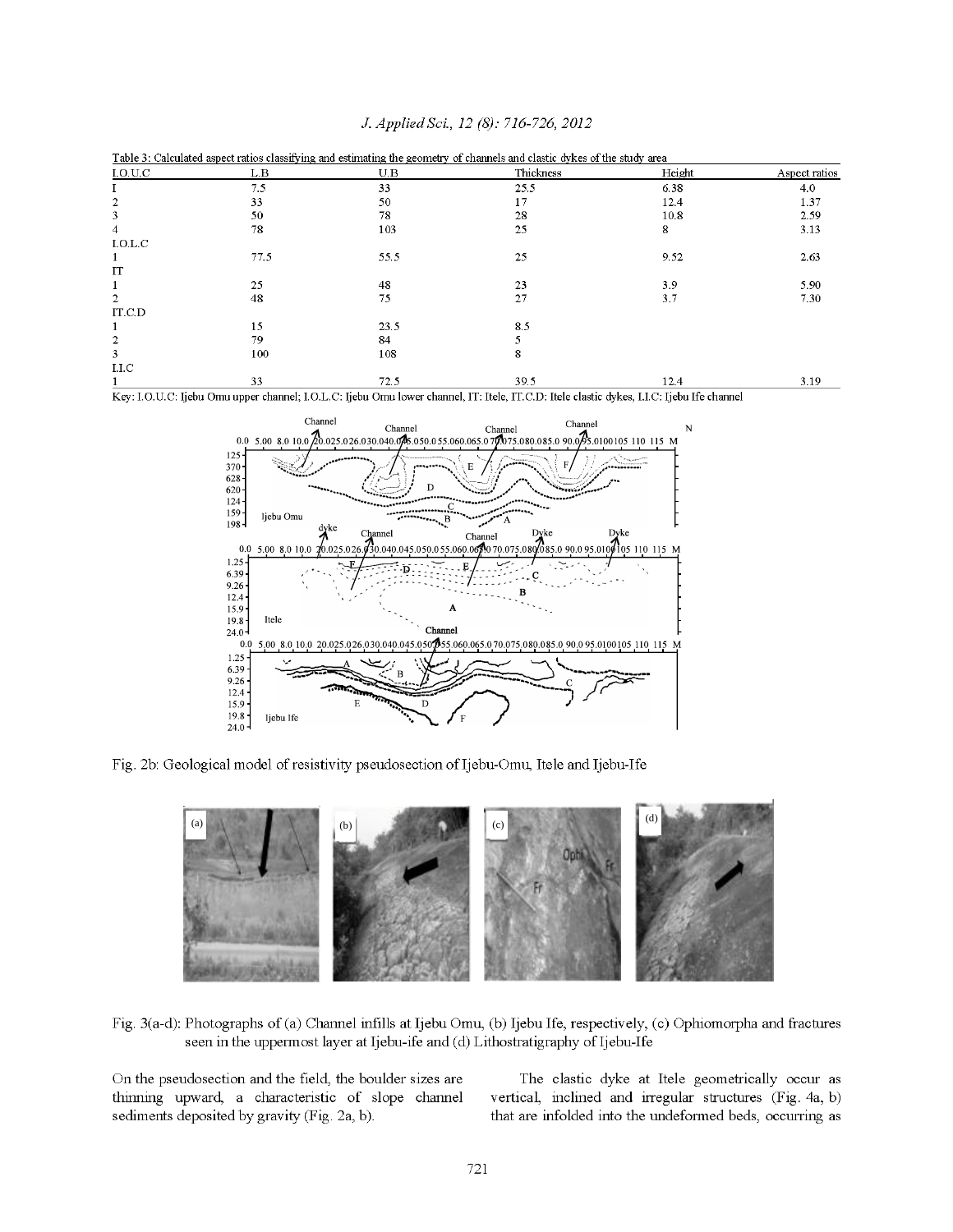intraformational folds (Fig. 4c, d). The composition of the undeformed host rock for the clastic dykes include Quartz and Iron oxide, the later is evinced by the reddish brown

| Table 4: Inferred electrofacies of the area |                                            |  |  |  |
|---------------------------------------------|--------------------------------------------|--|--|--|
| Lithology                                   | Estimated average resistivity value $(Qm)$ |  |  |  |
| Clay                                        | ~16.27                                     |  |  |  |
| Resistive clay                              | ~58                                        |  |  |  |
| Sand                                        | $-392$                                     |  |  |  |
| Sandstone,                                  | ~1264                                      |  |  |  |
| Compacted sandstone                         | $-2196$                                    |  |  |  |
| Conglomerate                                | $-4633$                                    |  |  |  |

colour of the rock indicating oxidation of iron oxide. The intrusion of the dykes into the host rock causes fracturing of the rock in the vicinity of the dykes (Fig. 4f); elsewhere the dykes are fractured as a result of overburden pressure  $(Fig. 4d)$ .

Evolutionary models: The geological and depositional history of the three locations are summarized below and schematically demonstrated in Fig. 6, the three dimensional perception of the slope structures are shown in Fig. 5a-f.



Fig.  $4(a-f)$ : (a) The sandstone dyke intruding vertically from beneath into the surface, (b) The dykes are inclined at some places, (c, d) The dyke occur as folds between undeformed beds (intraformational folds)- the sandstone dykes are generally ferruginised, (e) Composition of the undeformed rock around the clastic dyke and (f) Micro tensional fractures associated with the dyke intrusion



Fig. 5(a-e): Depositional Model of the channels and clastic dykes of the study area, (a) Ijebu Omu outer meandering channels, (b) Ijebu Omu outer meandering channels, (c) Itele channel, (d) Ijebu Ife channels (model of sand body) and (e) Dimensional model of the clastic dyke intrusion at Itele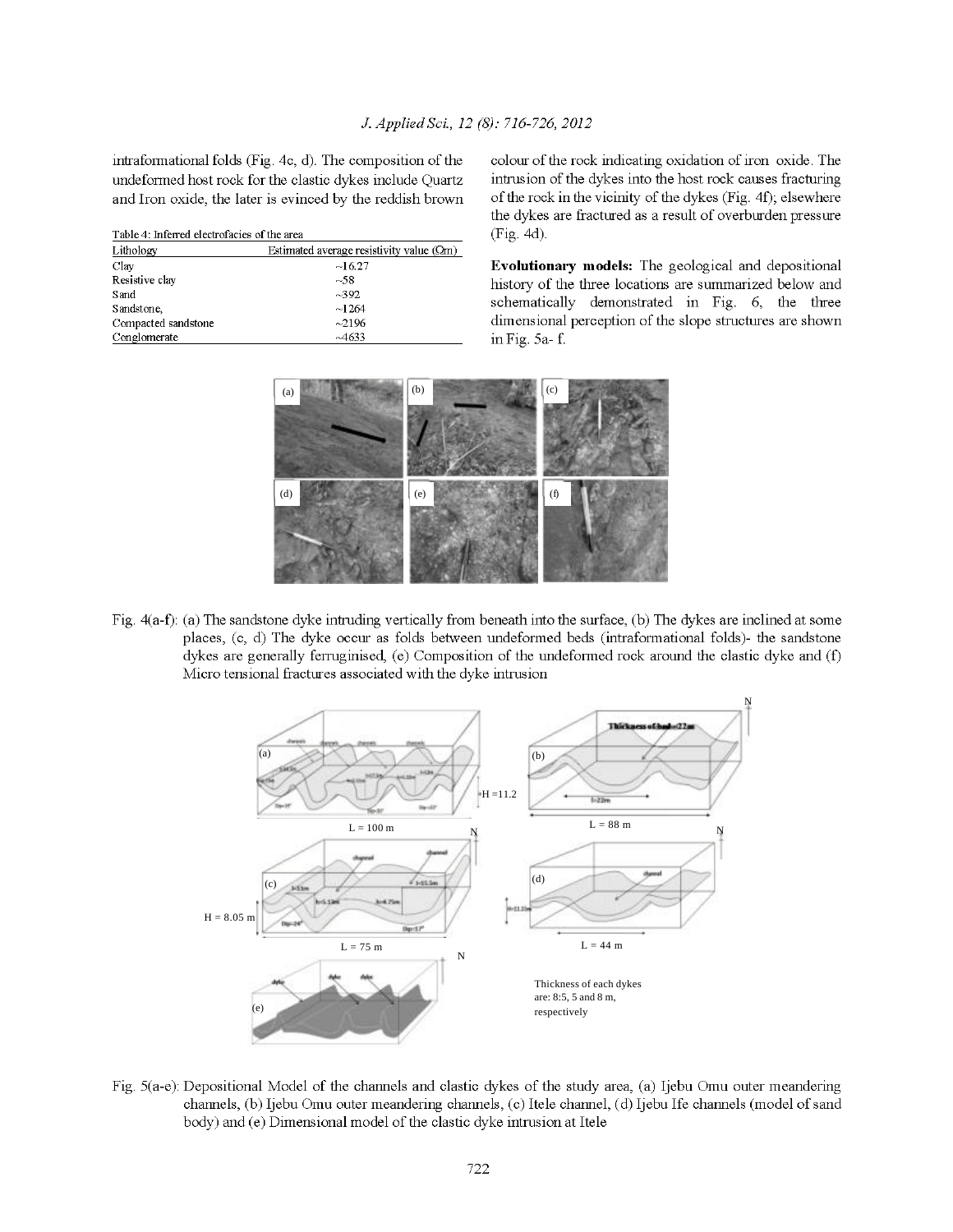

Fig. 6: Evolutionary model for all the slope structures identified in the study area

Ijebu Omu channels: Early sedimentation resulted in the deposition of clay, sand and Sandstone.

The deposition of the sandstone was possibly by a meandering channel, direction of flow is shown by the arrows. Subsequent sandstone was deposited also by channels, the sand body has variable thickness and the geometry of the channel courses is similar to that of braided channels.

These channels courses were later filled up with large debrites, the last sandstone were deposited in the accommodation space provided by the previous channel courses.

Ijebu Ife channels: Sedimentation of highly resistive conglomeratic sandstone by possibly a meander channel Subsequent infilling of channels by sandstones and last deposition in a near shore environment evidenced by the presence of ophiomorpha.

Itele clastic dyke: Deposition of conglomerate of different facies from pure conglomerate to conglomeratic sandstone.

Subsequent deposition grained of coarse unconsolidated sandstone.

Differential compaction and fluid expulsion as a result of newer sandstone deposition.

Pressure (probably fluid pressure) being exerted causes tensional stress and fracture which causes the underlying sediment to intrude the overburden along fracture planes.

Intrusion of clastic dykes as vertical or near-vertical structures, arrow points to the dykes occurring at the surface.

#### **DISCUSSION**

In the study area, the slope deposition and structures include channeling, sediments flow and clastic dyke

Slope-channeling in this intrusions. area was predominantly characterized by erosional processes. Similar slope channel elements have been documented in the Upper Cretaceous Cerro Toro Formation and Miocene slope fan system in the Mt. Messenger Formation (Beabouef, 2004; Browne and Slatt, 2002). Channels are natural or artificial water course where stream flows towards an ocean, lake, sea or another channel. These streams contain sediments that are being deposited as velocity of movement wanes.

The sinuosity of a channel is a property that a stream may assume over all or parts of its course. The aspect ratio commonly known as sinuosity index or meander ratio is derived by dividing the thickness of the channel with its height. It is a means of quantifying how much a river or stream meanders (how much its course deviates from the shortest possible length). A perfectly straight river would have an aspect ratio of 1. The higher the ratio, the more the river meanders (the more its sinuosity). Thus in the area studied, we can say that sinuosity of the channels are very high due to their high aspect ratios.

The type of channels predominant in this area is the meandering channels; although it might have the properties of a braided channel in transverse view, the sinuosity of the channels as a function of the high aspect ratio makes it a meandering channel. Meandering channels forms where streams are flowing over a relatively flat landscape with a broad floodplain. They are characteristically u-shaped (Fig. 2b) or semi circular in cross section.

The channel forms that cut across the studied area are filled with debris deposits as seen in Fig. 2, understanding the geometry and behavior of this deposits is important for risk evaluation of their coastal and offshore counterparts. In addition, large and continuous boulders of ferruginous sandstone in Fig. 2a, b are similar to the anomalous coarse grained deposits of Aschoff and Giles (2005) recognized in the La Popa Basin, this deposit was interpreted as being of debris flow origin. Evidence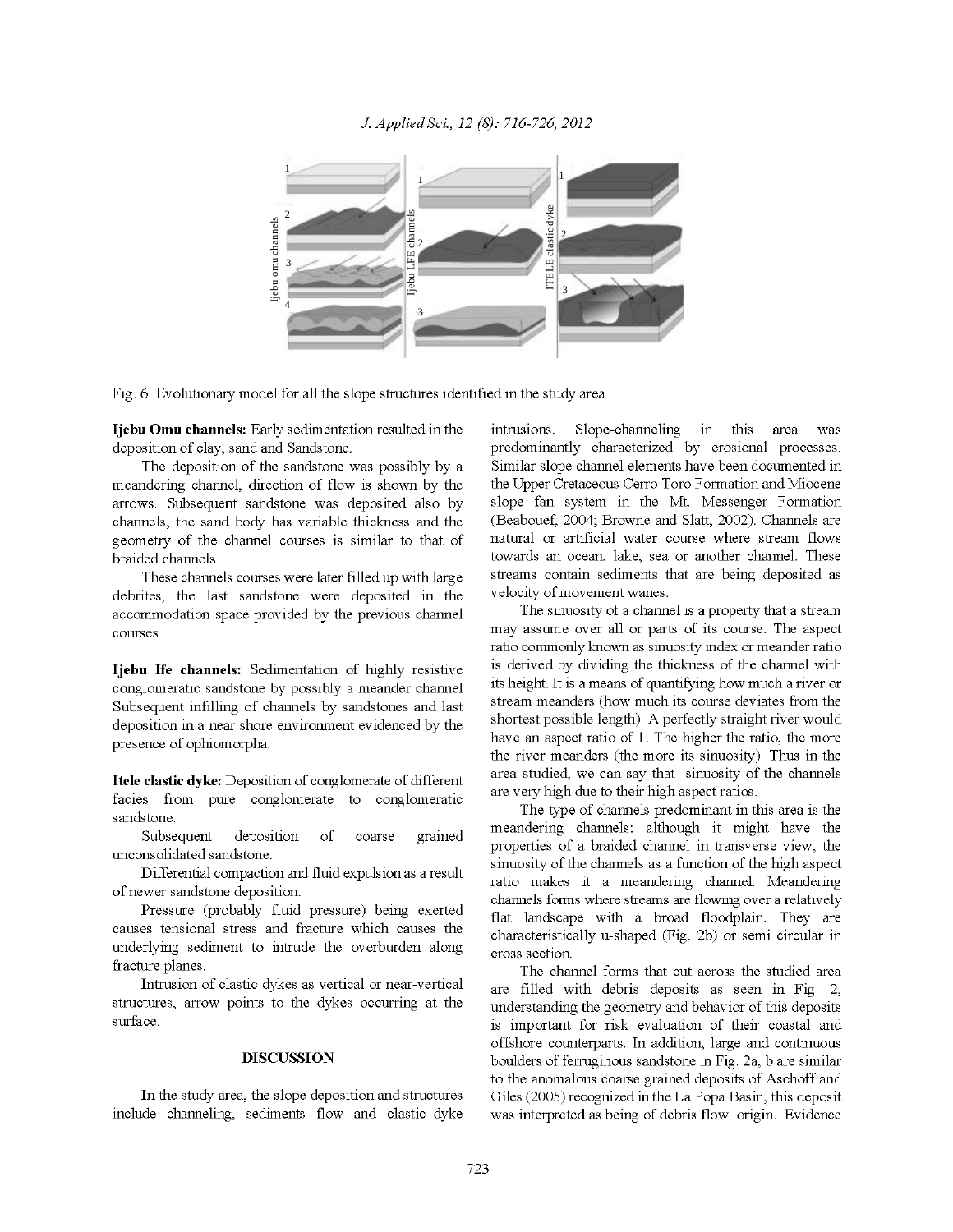for differential compaction during the early burial of these channels is implied by the presence of clastic dykes at Itele. The clastic dyke intrusions are thought to have resulted in response to overburden pressure. When this pressure reaches a critical value, the underlying unconsolidated sediments that are composed of alternating coarse grains rock breaks through the overlying layer, forming a dyke. This over pressuring can cause fracture or tensional stress within the affected lithology (Hiscott, 1979; Kimura et al., 1989) as shown in Fig 3, 6.

As intraformational folds in the overlying rock, the dykes form isoclinal (Fairbridge, 1946) and recumbent fold. Intraformational folds are products of slump deformation, common in the slope environment (Fairbridge, 1946; Prothero and Schwab, 1996). The deformation caused by the dykes is syn-sedimentary, similar deformational styles have been described by Shanmugam et al. (1995), Cook et al. (1982), Ritchards (1998), Jackson (2007) and Olabode (2006).

The deduction drawn is as follows, that slope depositional process is predominant in this part of the Eastern Dahomey basin. These slope elements compare favorably with similar ones in other sedimentary basins around the world e.g., Clastic dykes described from Offshore Norway, North Sea basin by Jackson (2007), outcropping slope and deep-sea sedimentary features recognized by Selley (1985), Hiscott and Aksu (1994), Harrison and Graham (1999), Peter (2002), Browne and Slatt (2002), Beabouef (2004) and Shanmugam et al.  $(1995).$ 

### **CONCLUSION**

The sediments of the study area include mainly clay, sand, sandstone and conglomerate of variable resistivity values. Most of the sandstone bodies were deposited by meandering channels with different aspect ratios, while overburden pressure caused fluid expulsion, fracturing and subsequently injecting clastic dyke at Itele. The aspect ratios of the channels are greater than 1, high aspect ratios implied high sinuosity typical of meandering channels, other than this, the identified channels systems are generally erosive supporting the opinion that the debrites were translated over a basal shear surface.

#### **ACKNOWLEDGMENTS**

Department of Earth Sciences, Olabisi Onabanjo University, Department of Geophysics, University of Witwatersrand, South Africa for the RES2INV software. Adeshina Stanley, Adams Jelil, Osinowo Adetomiwa, Muyiwa Osho and Mrs. H.O. Omosanya for the proof read of the initial draft of the Manuscript.

#### **REFERENCES**

- Adegoke, O.S., 1977. Stratigraphy and paleontology of the Ewekoro formation (Paleocene) of Southwestern Nigeria. Bull. Am. Paleontol., 71: 1-357.
- Adegoke, O.S., B.D. Ako and E.I. Enu, 1980. Geotechnical investigations of the Ondo State bituminous sands. Report of Geological Consultancy Unit, Geology Department, Obafemi Awolowo University, Ile Ife, Nigeria, pp. 257.
- Agagu, O.K., 1985. A geological guide to bituminous sediments in South Western Nigeria. Department of Geology, University of Ibadan, pp. 2-16.
- Ajayi, T.R., A.A. Oyawale, F.Y. Islander, O.I. Asubiojo, D.E. Klein and A.I. Adediran, 2006. Trace and rare earth elements geochemistry of Oshosun sediments of Dahomey basin, Southwestern Nigeria. J. Applied Sci. 6: 2067-2076.
- Al-Hagrey, S.A., 1994. Electric study of fracture anisotropy at Falkenberg, Germany. Geophysics, 59: 881-888.
- Alfaro, P., J. Delgado, A. Estevez, J.M. Molina, M. Moretti and J.M. Soria, 2002. Liquefaction and fluidization structures in Messinian storm deposits (Bajo Segura Basin, Betic Cordillera, Southern Spain). Int. J. Earth Sci., 91: 505-513.
- Aschoff, J.L. and K.A. Giles, 2005. Salt diapir-influenced, shallow-marine sediment dispersal patterns. Insights from outcrop analogs. AAPG Bull., 89: 447-469.
- Asmus, H.E. and F.C. Ponte, 1973. The Brazilian Marginal Basins. In: Ocean Basins and Margins: The South Atlantic, Naim, A.E.M. and F.G. Stehli (Eds.). Vol. 1. The Plenum Press, UK., pp: 250.
- Bachmann, G.H. and M.A.M. Aref, 2005. A seismite in Triassic gypsum deposits (Grabfeld Formation, Ladinian), Southwestern Germany. Sediment. Geol., 180:75-89
- Batayneh, A.T., A.S. Al-Zoubi and M.M. Abu-Ajamieh, 2004. Geoelectrical soundings and their relationship to channel seepage areas at the Kaffrein dam, Jordan. J. Applied Sci., 4: 28-37.
- Beabouef, R.T., 2004. Deep-water leveed-channel complexes of the Cerro Toro formation, Upper Cretaceous. Southern Chile. AAPG Bull., 88: 1471-1500.
- Billman, A., 1992. Offshore stratigraphy and paleontology of the Dahomey basin (benin embayment), West Africa. NAPE Bull., 7: 121-130.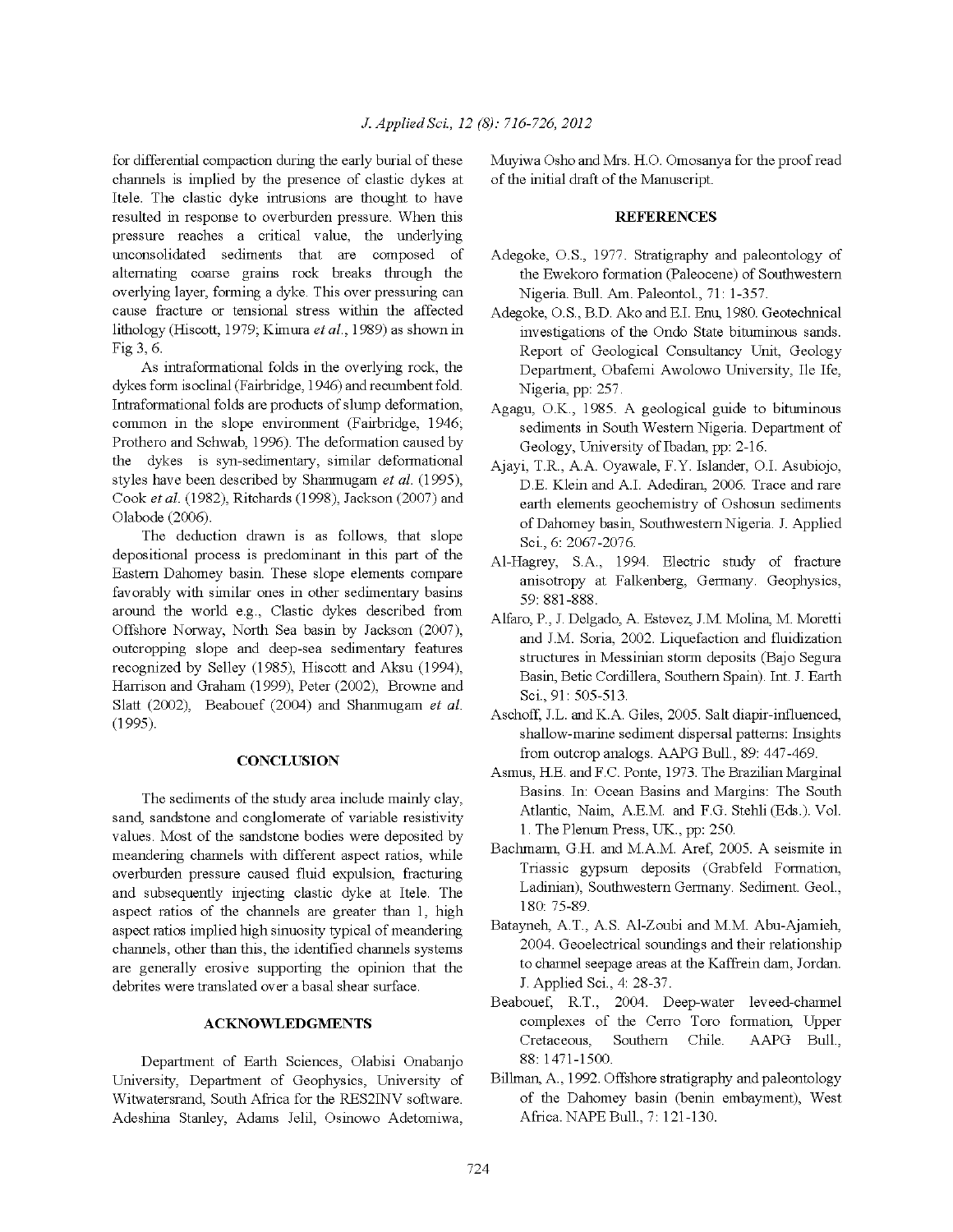- Billman, H.G., 1976. Offshore stratigraphy and paleontology of the Dahomey embayment. Proceedings of the 7th African Micropaleontological Colloquium, March 16-28, 1976, Ile-Ife, Nigeria, pp: 27-42.
- Boadu, F.K., J. Gyamfi and E. Owusu, 2005. Determining subsurface fracture characteristics from azimuthal resistivity surveys: A case study at Nsawam, Ghana. Geophysics, 70: B35-B42.
- Browne, G.H. and R.M. Slatt, 2002. Outcrop and behindoutcrop characterization of a late miocene slope fan system, Mt. Messenger formation, New Zealand. AAPG Bull., 86: 841-862.
- Burke, K.C.B., T.F.J. Dessauvagie and A.J. Whiteman, 1971. Opening of the gulf of guinea and geological history of the Benue Depression and Niger Delta. Nat. Phys. Sci., 233: 51-55.
- Coker, S.J., J.E. Ejedawe and Oshiorienua, 1983. Hydrocarbon source potentials of Cretaceous rocks of Okitipupa Uplift, Nigeria. J. Mining Geol., 22: 163-169.
- Cook, H.E., M.E. Field and J.V. Gardner, 1982. Continental Slope. In: Sandstone Depositional Environments, Scholle, P.A. and D. Spearing (Eds.). AAPG Publication, UK., pp: 329-364.
- Dahlin, T. and M.H. Loke, 1998. Resolution of 2D Wenner resistivity imaging as assessed by numerical modelling. J. Applied Geophys., 38: 237-249.
- DeGroot-Hedlin, C. and S. Constable, 1990. Oceam's inversion to generate smooth two dimensional models from magnetotelluric data. Geophysics, 55: 1613-1624.
- Ehirim, C.N. and W. Ofor, 2011. Assessing aquifer vulnerability to contaminants near solid waste landfill sites in a coastal environment, port harcourt, Nigeria. Trends Applied Sci. Res., 6: 165-173.
- Ekinci, Y.L., A. Demirci and C. Ertekin, 2008. Delineation of the seawater-freshwater interface from the coastal alluvium of Kalekoy-Gokceada, NW Turkey. J. Applied Sci., 8: 1977-1981.
- Elueze, A.A. and M.E. Nton, 2004. Organic geochemical appraisal of limestones and shales in part of Eastern Dahomey basin, Southwestern Nigeria. J. Mining Geol., 40: 29-40.
- Enu, E.I., 1985. Textural characteristics of the Nigerian tar sands. Sediment. Geol., 44: 65-81.
- Fairbridge, R.W., 1946. Submarine slumping and location of oil bodies. AAPG Bull., 30: 84-92.
- Griffiths, D.H. and R.D. Barker, 1993. Two-dimensional resistivity imaging and modeling in areas of complex geology. J. Applied Geophys., 29: 211-226.
- Harrison, C.P. and S.A. Graham, 1999. Upper Miocene Stevens Sandstone, San Joaquin Basin, California: Reinterpretation of a petroliferous, sand-rich, deepsea depositional system. AAPG Bull., 83: 898-924.
- Higgs, R., 2004. Ross and Bude formations (carboniferous, Ireland and England): Reinterpreted as Lake-shelf turbidites. J. Pet. Geol., 27: 47-66.
- Hiscott, R.N. and A.E. Aksu, 1994. Submarine debris flows and continental slope evolution in front of quaternary ice sheets, Baffin Bay, Canadian Arctic. AAPG Bull., 78: 445-460.
- Hiscott, R.N., 1979. Clastic sills and dikes associated with deep-water sandstones, Tourelle Formation, Ordovician, Quebec J. Sediment. Petrol., 49: 1-9.
- Ikhane, P.R., K.O. Omosanya and A.O. Afolabi, 2011. Stratigraphy of Imobi Southwestern Nigeria. Res. J. Earth Planetary Stud., 1: 33-45.
- Jackson, C.A.L., 2007. Application of three-dimensional seismic data to documenting the scale, geometry and distribution of soft-sediment features in sedimentary basins: An example from the Lomre Terrace, offshore Norway. Geol. Soc. London Special Publ., 277: 253-267.
- Jan du Chene, R.E., I. De Klaz and E.E. Archibony, 1978. Biostratigraphic study of the borehole Ojo-1, SW Nigeria, with special emphasis on the Cretaceous microflora. Rev. Esp. Micropaleont., 2: 123-139.
- Jones, A.P. and K. Omoto, 2000. Towards establishing criteria for identifying trigger mechanisms for softsediment deformation: A case study of Late Pleistocene lacustrine sands and clays, Onikobe and Nakayamadaira basins. northeastern Japan. Sedimentology, 47: 1211-1226.
- Jones, H.A. and R.D. Hockey, 1964. The geology of part of Southwestern Nigeria. Geol. Survey Niger. Bull.,  $31:1-101.$
- Kimura, G., K. Koga and K. Fujioka, 1989. Deformed soft sediments at the junction between the Mariana and Yap Trenches. J. Struct. Geol., 11: 463-472.
- Kogbe, C.A., 1976. Paleogeographic History of Nigeria from Albian Times. In: Geology of Nigeria, Kogbe, C.A. (Ed.). Elizabethan Publishers, Lagos, Nigeria, pp: 237-252.
- Leucci, G., 2006. Integrated geophysical, geological and geomorphological surveys to study the coastal erosion. Int. J. Soil Sci., 1: 146-167.
- Loke, M.H. and R.D. Barker, 1996. Rapid least-squares inversion of apparent resistivity pseudosections using a quasi-Newton method. Geophys. Prospect., 44: 131-152.